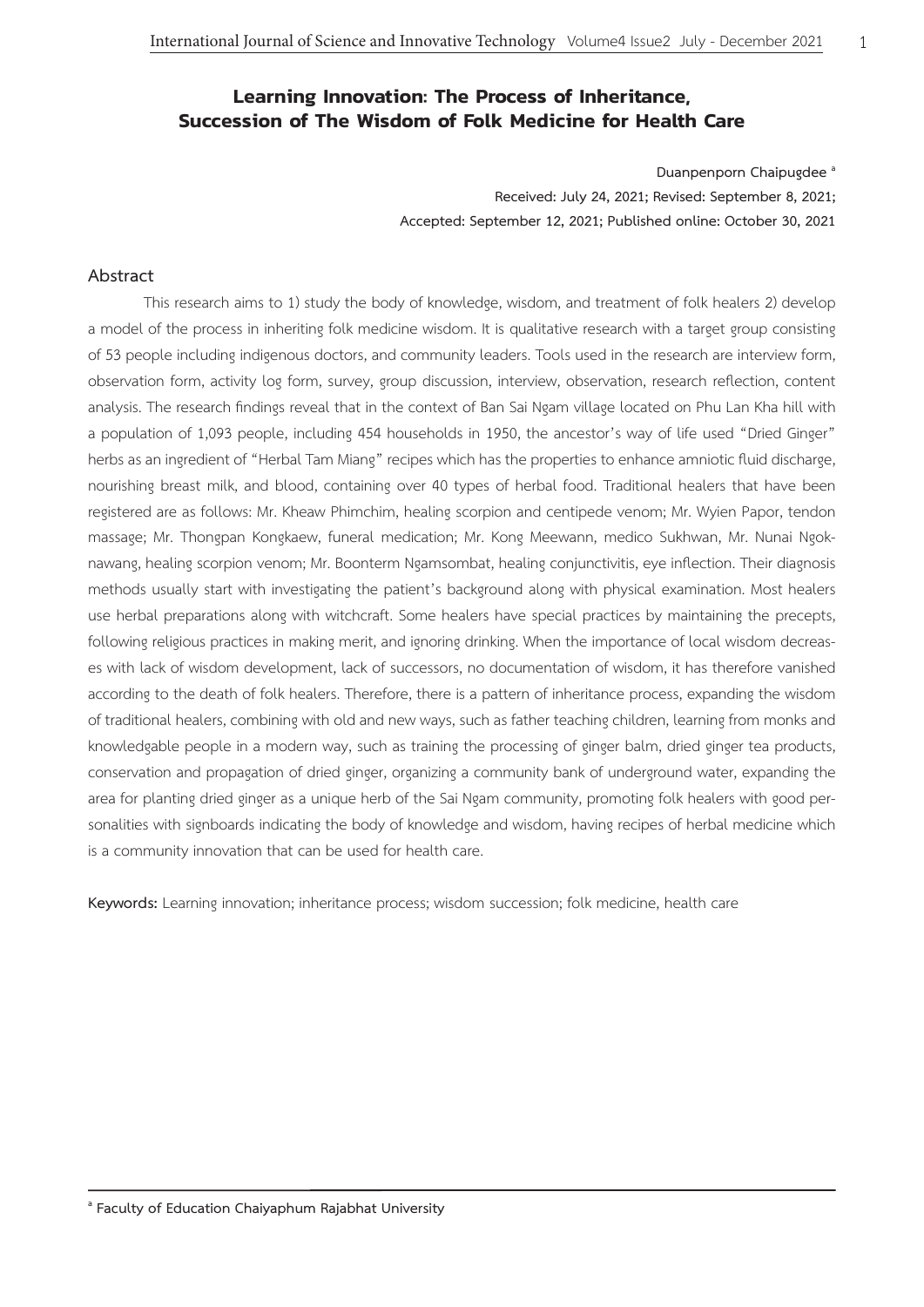### **Introduction**

Community Innovation for Lifelong Learning is an opening of a learning room together within the community to overcome the crisis of inequality, health education by building immunity to the community. Since the world lacks balance in 3 dimensions, namely the imbalance in humans, social imbalance, and environmental imbalance, community learning is therefore required to be an important base for the development in applying wisdom as a tool that integrates the body of knowledge that is appropriate for one's locality to become a society of wisdom (Prawase Wasi, 1987). Driving the nation for sustainable development of people, society and communities is to promote and motivate all citizens to raise the quality of education to lifelong learning for two decades. (Office of the National Education Commission, 2000). Community livelihood, guidelines for the development of the educational management system of His Majesty the King, holistic integrated development with "People are the center of development", all have been linked together in all dimensions of development with the integration of all sectors in society and among farmers. This is to obtain education through the learning process, transfer of knowledge, training, cultural succession, creation and maintaining in academic progress, creation of a body of knowledge arising from the organization of the environment, learning society, and factors encouraging people to learn continuously throughout the whole of their lives (Office of the National Education Commission, 2010) In community study in the context of Thai Society, we must integrate academic knowledge with wisdom with the processes of working, learning together, exchanging knowledge, and participating in the manner of stakeholders (Kanchana Kaewthep,2017). As for the future of a learning society, the main content must include elements for adjusting a positive paradigm for the community including principles, processes, strategies, success factors for practical implementation (Suwathida Charungkiatkul, 2011). In adopting the Sufficiency Economy Philosophy with a community base from local wisdom to create self-reliant innovations to be used for the benefit of living, to solve problems using knowledge and ability learned from experience, and

to study from the ancestors, reviving indigenous wisdom according to community culture using a community participation process, it is found that ; culture is the dynamic of development in the process of work resulting in a search for restorers, practitioners and builds something new on the same foundation to maintain the stability of the community to survive timely (Saowanee Kulsomboon, 2012) Lifelong learning is vital to individuals, society, and the nation. It is education or learning that is not separate from life and it blends with the lifestyle of the community as a body of knowledge of adult education (Andragogy) as though it is a teacher who has educated youth citizens for many generations. Therefore, it is believed that "no one is too old to learn" and society must understand different learning principles and different learning processes (Verathep Pathumjeerwattana, 2020).

Currently, there are still lacks of systematic data collection, lacks of resources to promote learning and transfer and exchange of knowledge of traditional healers for people in the community to exchange and learn together with the process in creating activity by extending local wisdom to connect with learning activities in 3 areas, namely education, work skills and health care for living. These activities in 3 areas result in organizing a forum of community representatives and people in the community eventually. The research team, therefore, prepared a research proposal, learning innovation by bringing the process of inheritance, and succession of medicine wisdom into health care to gather knowledge, wisdom, treatment practices of folk healers, situations, problems, causes, and effects that occur to folk healers to obtain learning innovation model according to the inheritance process for folk medicine wisdom using the Action Learning Process in the community to be applied to local appropriately.

## **Research Objectives**

1.To study the body of knowledge, wisdom, and treatment of folk healers

2.To study the body of knowledge, wisdom, and intentions in the treatment of folk healers in each of three areas to study the situation, problems, causes,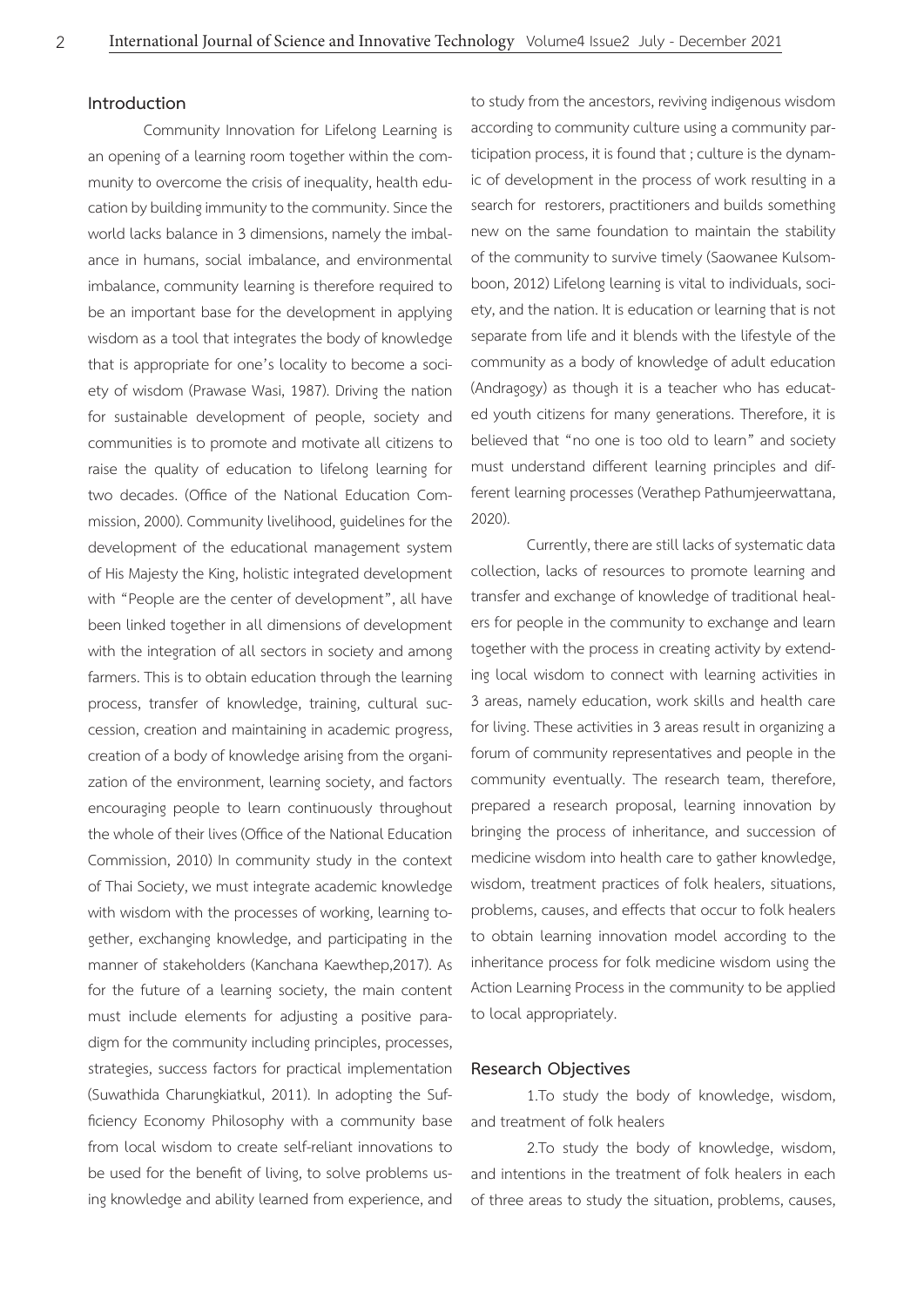and effects of folk healers.

3.To study the situation, problems, causes, and effects occur with folk healers.

4.To study the model of inheritance process of folk medicine wisdom

## **Research Benefits**

1. In the learning aspect : people in the community jointly manage the body of knowledge resulting in a new learning process by solving problems, thinking, acting, summarizing lessons creating the power of wisdom, and obtaining mutual benefits as follows : 1) Community and Society: folk healers who are the ancestor of Ban Sai Ngam receive recognition and be honored in the body of knowledge and wisdom either at the village and the provincial network levels while gaining more knowledge on health care 2) Community mainstay including community leaders, VHVs, integrated agricultural community enterprise groups, and folk healers become more strengthened, capable of being a lecturer in making ginger balm and massage compress balls for students

2. Environment: The villagers of Sai Ngam conserve and cherish local vegetables such as Dung Ea Thok (Olacaceae), stop cutting these trees, and dry ginger growth from propagation. In the economy, the community is propagating medicinal plants along with tree planting projects, cultivating Dhamma to share with Chaiyaphum people.

3. Economy: All products from the research are made for distribution, tasting, and selling as income by the members of the enterprise group that brings "Miang Khing" for selling at the organic green market at the Chaiyaphum Provincial Agriculture Office incorporating with the Chaiyaphum Provincial Agriculture Council, held every week. It is a product containing herbal ingredients from research for an experiment, distribution, tasting, and distribution as income afterward that has generated additional incomes for the community of 22,300 baht, which is considered a good starting point for the future "it is the power, value, and happiness of Ban Sai Ngam"

 4.People development: People in the community can be lecturers to convey knowledge and wisdom about herbs, processing of herbal products such as ginger balm, ginger tea, Miang Khing, and Plai (Zingiberaceae) oil massage, making massage compress balls

community



**Figure 1.** Research Conceptual Framework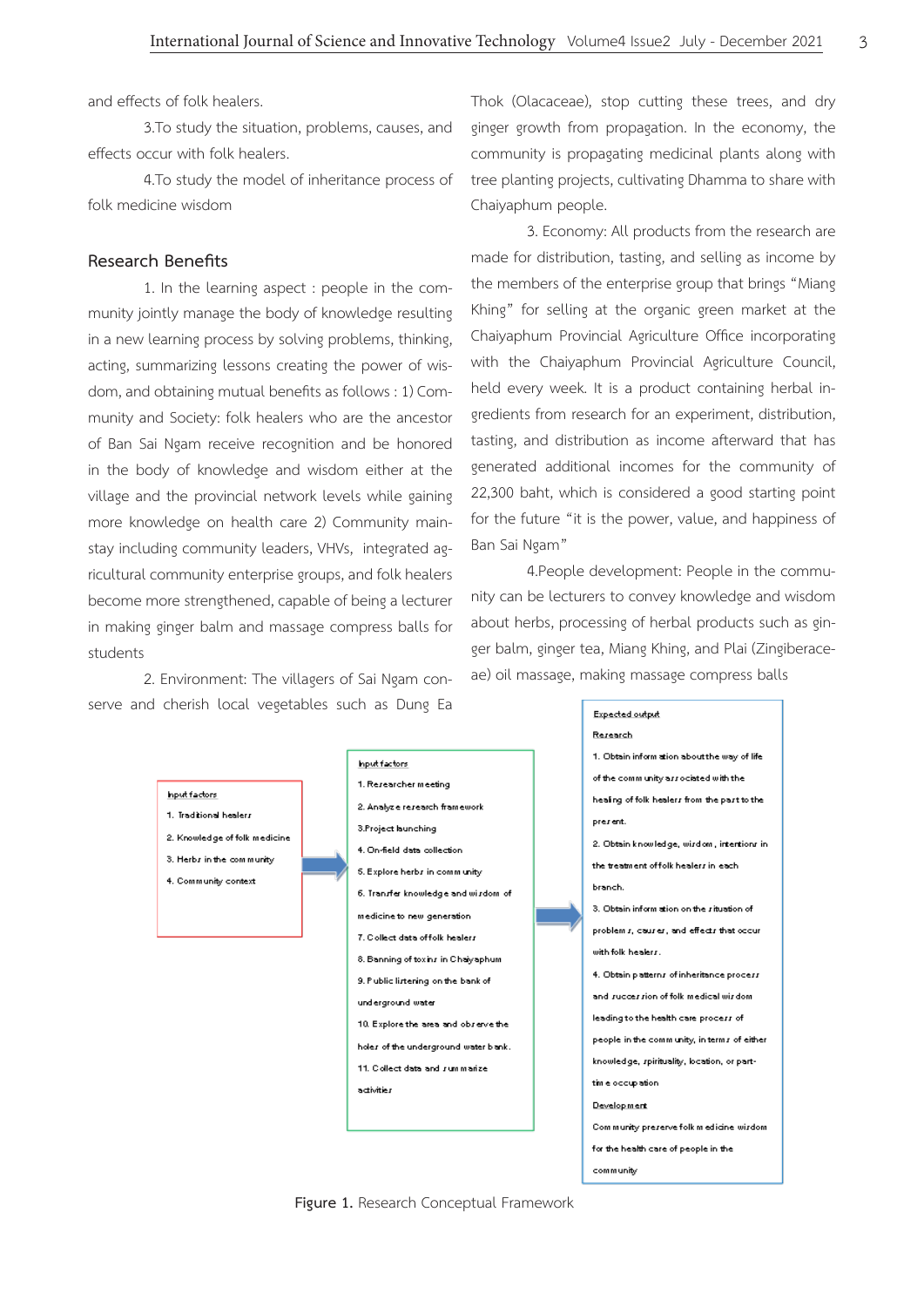#### **Research Methods**

This research is participatory action research. It is a research to develop and solve problems, participatory action research, to develop and solve social and community problems at the Thailand Research Fund **Office** 

1. Research Area, Na-Siew Sub-district, Mueang District, Chaiyaphum Province

2. Target group: 5 researchers (a total of 20 researchers from 4 projects of 2017), 2 experts, 2 persons from the Northeastern Mechanics Department, 2 TRF staffs, 4 people from the consultant team, and 15 master's degree students, 5 professors from Rajabhat University, 3 mentors, a total of 53 people (Office of the Thailand Research Fund, TRF). The research is approved by Human Research Ethics Committee licensed No. 017-2019, accreditation date from December 1, 2019, to December 1, 2020, Faculty of Nursing, Chaiyaphum Rajabhat University

3. Research tools and instruments used in the experiment are activities in classifying the research framework

4. Data Collection: Data Collection is conducted by gathering data in the study area using in-depth formal interviews using the interview form with key informants. While an informal interview used is the questionnaire in which the researcher participated and conducted observations in the location and held participant meetings in 41 participatory forums. The total number of attendees is 565, representing 100%.Data collection is conducted in the first activity. The meeting is held in the 2nd activity to clarify an understanding of the "Toxic contamination in Chaiyaphum to reduce the risk and the import of chemicals in the province". The third activity is to support local research with community cooperation. The 4th activity is to motivate the dynamic in driving the activities, to organize local research work systems. The 5th activity is to extend the research practice, analysis of the framework of the "inheritance process of local wisdom". The 7th activity is to prepare the stage of data collection at Ban Sai Ngam, village No. 3 and No. 12, Na Siew Sub-district, Mueang District, Chaiyaphum Province. The 8-9th activity is to visit the area to ex-

plore herbs in the community. The 10th activity is the "Transfer of knowledge of folk medicine wisdom to the new generation". The 11-14th activity is to collect activity data. The 15-27th activity is the processing of herbs from dried ginger into balm and ginger tea with students at Chaiyaphum Rajabhat University. The 28-40th activity is to expand the results of the Chaiyaphum Thai traditional herbal medicine network using the interview and noting methods. The 41st activity is a group discussion. **Data Analysis**

Analytic Induction is conducted to analyze the data obtained from different events to find a common conclusion from the group discussion.

## **Results**

1. The way of life of the community is linked to the treatment of traditional healers from past to present while there are 36 folk healers registered at the Chaiyaphum Provincial Public Health Office. Since the agriculture profession is associated with soil, water, and Phu Lan Kha forest, thus, it is found that herbal sources are the foundation of health care of the community. While Na-Siew Sub-district Health Promoting Hospital has adopted the policy of Chaiyaphum Province to help promote alternative medicine.

2. As for the situations of problem, causes, and impacts that occurred on the folk healers in the project of the succession process in inheriting the wisdom of folk medicine for the health care of people in Ban Sai Ngam community, Village No.3 and No.12, Na Siew Sub-district, Mueang Chaiyaphum District, there are factors and important conditions from research that has helped make folk healers become more credible including word of mouth of the person who has received treatment and the effective public relations activities on October 17, 2018, where we announced our intention that "We need the inheritance and succession of the wisdom of the local healers"

3. As for the body of knowledge, wisdom, and intention in the treatment of traditional healers in each aspect, it is found to be in the following order:

 1) Gathering of knowledge, wisdom, diagnosis, treatment methods, herbs used, sources,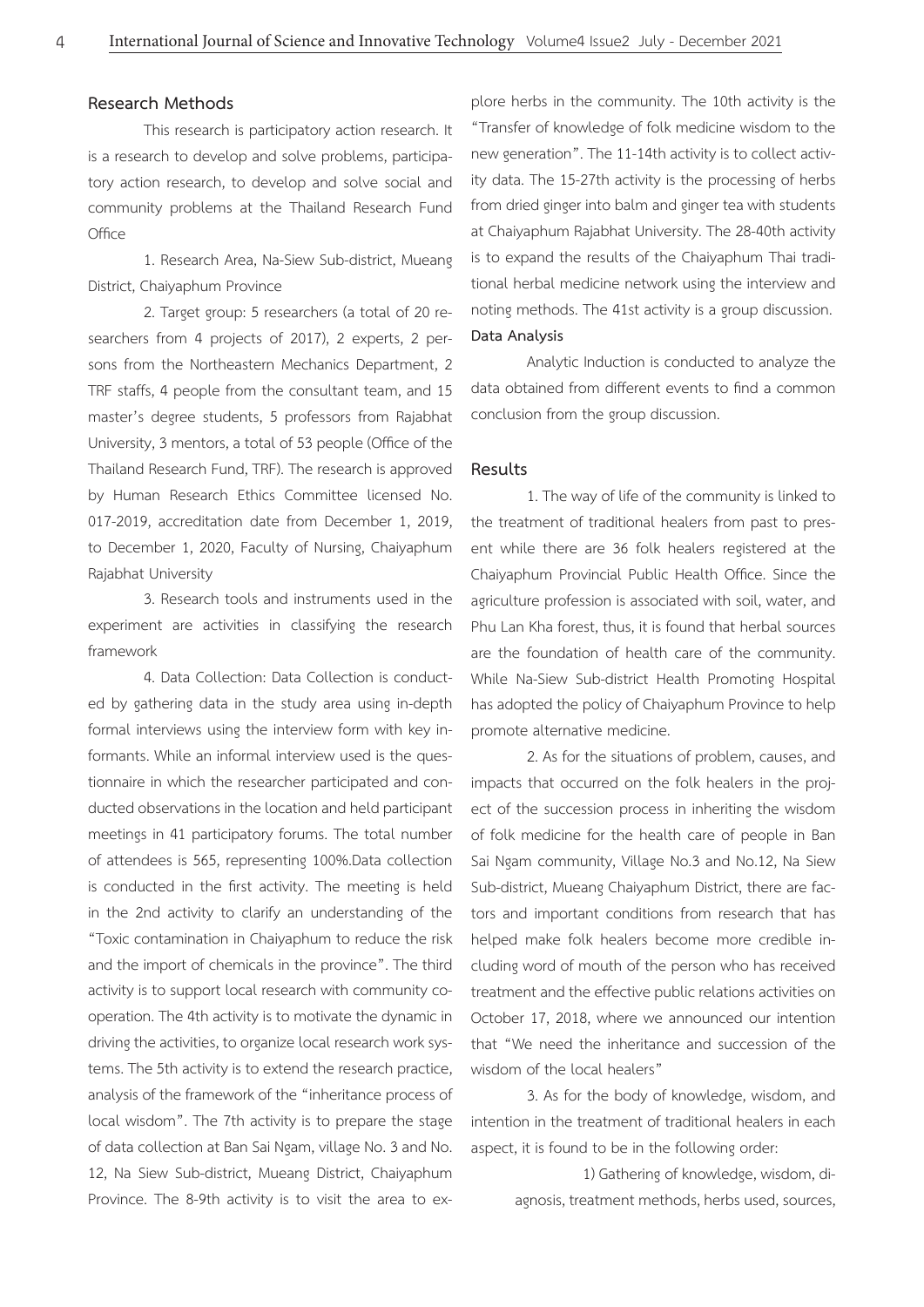follow-up, and the response of service recipients, the virtues of folk healers

2) People in the community recognize more about herbs, local vegetables, and medicine recipes for health care. Mor Keaw medicine recipes and recipes for leg pain relief and Hemorrhoids relief are obtained while the community obtains recipes of ayurvedic bananas, recipes of decoction for leg relief, eating tasteless vegetables to cure diabetes, like Dung Ea tok vegetables that are generally found at Ban Sai Ngam

3) Knowledge of the principles of medication: Villagers recognize that herbal medicine has some limitations, for example, intoxicate herbal drug is forbidden to patients with heart disease.

 4) The concept of herbal product development "Dried Ginger" is derived. Applying modern knowledge to process "Dried Ginger Balm", and "Dried Ginger Tea" products, developing the taste of "Herb Miang Kham" using herbs grown in the community will be implemented. This is because the villagers have proficient skills in using them in terms of either properties or methods in processing into Miang Kham herbs. When offspring give birth, Miang Kham will be prepared and the whole village will gather to join eating together resulting in a mental connection in the community, and the value of ancestors is appreciated. Once the history of herbs is searched, it will be linked to the conservation and propagation of local medicinal plants in the whole village. There are 2 common areas for the propagation. This is in line with the direction of development of Thai wisdom and herbs and preparation of a 5-year Thai Wisdom Strategic Plan (2017–2021) that is consistent with the National Social and Economic Development Plan and the application of the wisdom of Thai traditional medicine to take care of the elderly health 3. To study the situations of problems, causes, and effects occur with folk healers. Before the research: folk healers are unknown. Because of the use of vaccines, nobody knows the name of the herbs, and they do not conserve the herbs. The impacts are that some villagers trust and some do not trust herbal medication. Situation: Modern medicine offers a government policy in campaigning for vaccines causing fewer people to rely on local healers. While the community does not have knowledge about herbs and people in the community gather to oppose the belief of the public health officials. After research Due to meetings, training, patients requesting herbs, preparation of decoction for drinking in case of Mor Khaew medicine, these result in the patient being cured, making income. As for the process offered for learning, people are confident to try More Khaew medicine formula to succeed. Because of confidence to experiment and more acquaintances of folk healers, and people think of themselves as a doctor and because of procedures, activities from the research, these make people know folk healers more. Due to public relations, meetings, words of mouth of patients, gathering and gathering of research such as exchanging knowledge, talking, are having academics to provide knowledge, this result in obtaining 2 new drug formulas.

4. The model of inheritance process of folk medicine wisdom, processes/activities to create knowledge are as follows: 1. Information collecting on visiting the healer's house 2. Words of mouth 3. The certificate registration for local healers at the Public Health Office, sub-district hospital 4. Miang Khing grinding activity 5. Folk healers describe the properties to cure flatulence, indigestion, stomachache in children, and lying by near the fire after childbirth. 6. Treatment with folk healers helps to relieve the symptom (Mor Khaew treats hemorrhoids) 7. Know more about the herbs, properties of each herb. (Herbal exploration activities, herbal medication training) 8. Thai Blessing Ceremony: know more about components used for Rice Offering Decoration and more new details and knowledge. Folk healers demonstrate treatment methods, provide training and additional knowledge about herbal medicines with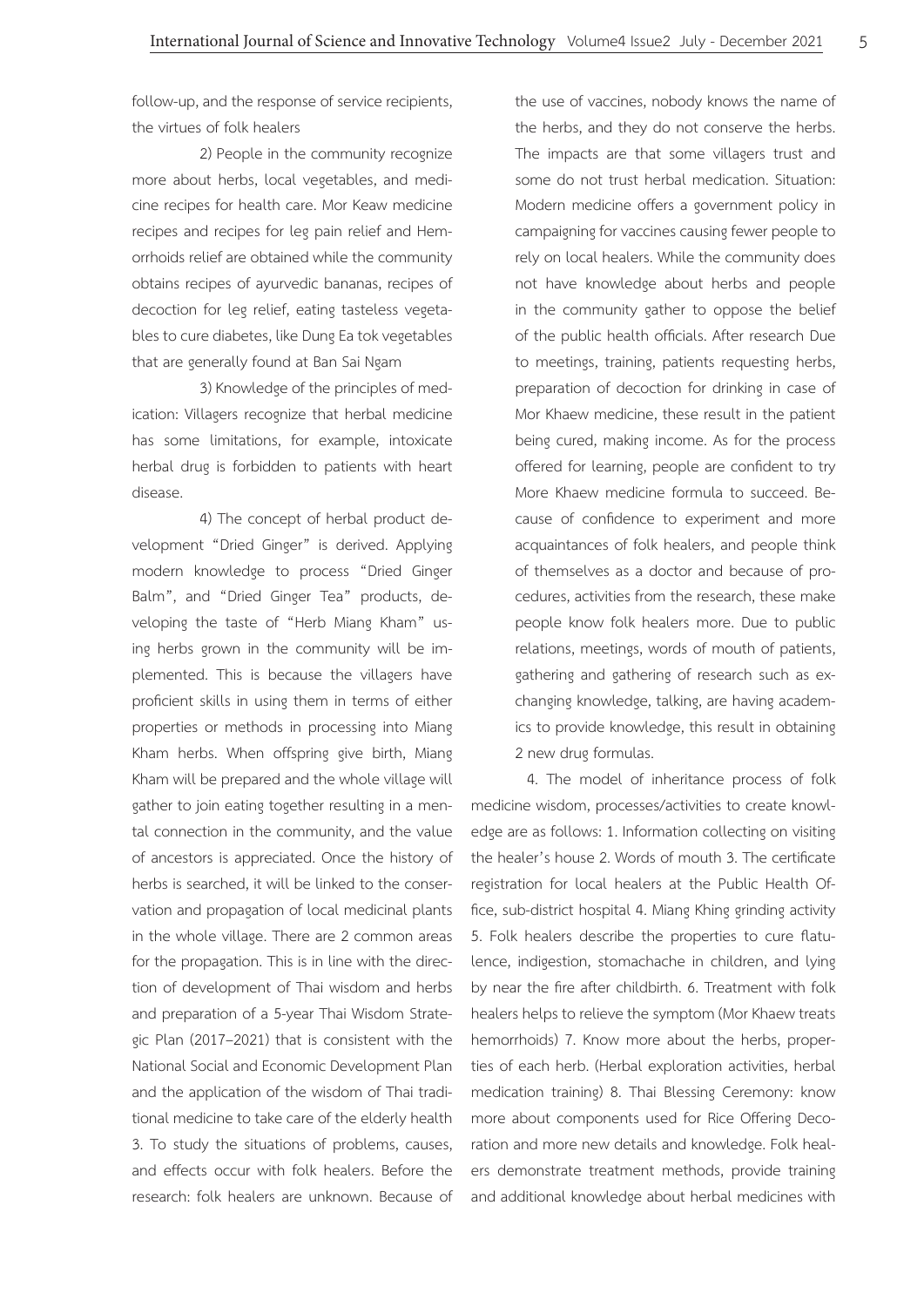

recipes, herbal processing, making of dried ginger tea, making of ginger balm, the process of 2 combined inheritance types: the original type, which is father teaching the child model, learning from the monks, knowledgeable people, and teachers and the new type which includes training, planting herbs, product processing, study visit, public relation activities, a signboard indicating the succession by voluntary folk healers. Since the healers are reliable and patients are cured after treatment, 17 people who come to ask for the succession of the wisdom of folk medicine have gathered the body of knowledge, methods of diagnosis, methods of treatment, herbs used, sources, follow-up, responses of service recipients, the virtues of folk healers, these lead to the process of creating learning for volunteer speakers, herbal processing. As a result, the economy of the community recovers significantly

## **Discussion**

In the way of life of the community which is linked to the healing of folk healers from the past to the present which is related to the use of herbs "Dried Ginger" as "Herbal Tum Mieng" food, bringing

the cost of local resources together with the wisdom of local healers has created values as reflected from the meeting, care management, and problem-solving in restoring, faith, public relations. The impact is that there have been changes following the concept of sustainable development which is in line with Kanchana Kaewthep(2016,6) which found that in applying academic knowledge to the body of knowledge of folk healers, villagers are familiar with medicinal herbs for daily health care. While the community obtains a herbal formula, making of Ayurveda banana, decoction formula for leg pain relief, eating tasteless vegetables to cure diabetes, for example, Dung Ethok vegetables, a common plant found at Sai Ngam community. The community also receives recognition, being honored in the body of knowledge and wisdom at both the village and the provincial network level including more knowledge in health care and product processing as well as capability in acting as a lecturer to transfer knowledge for students from Rajabhat University. At the same time, community members can reduce the costs of health systems. This is consistent with Saowanee Kulsomboon (2012) in the study of the wisdom of folk healers and herbs from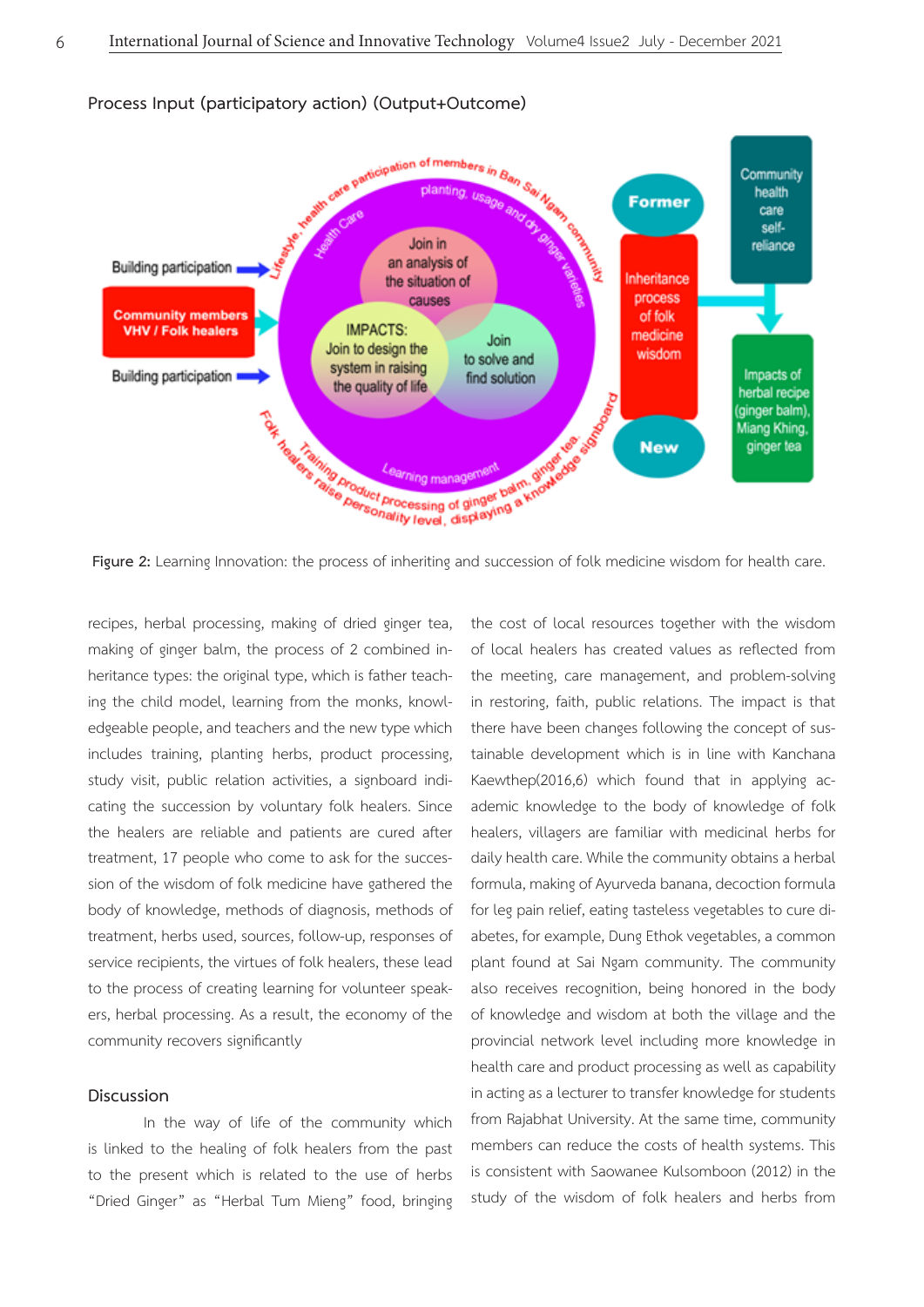communities in the Northeastern region, which found that folk healers from faith have inherited the wisdom from family relatives, and the persuasion of the monks. From the process of learning by observation from working as an apprentice assistant to collect medicines closely with the teachers who transfer the knowledge of treatment based on the cost of medicines, the practices healers must be ethical, kind to patients.This makes all healers happy. Changes with villagers are that they eat and use more herbs in the community. They pay more attention to their health with local healers. The community mainstay including community leaders, VHV, Integrated Agricultural Community Enterprise Group, and folk healers, all have been more strengthened.

The model of inheritance process for folk medicine wisdom leading to the health care of people in the community is a combination between an original pattern of transferring wisdom of traditional healers with the new pattern like training product processing from dried ginger herbs so as to become a lecturer in demonstrating the making of ginger balm and a massage compress ball to students. Positive impact is to strengthen infrastructure while people in the community participate in conserving the dried ginger species as a herb of Sai Ngam village in conjunction with the Dharma Reforestation Project of Chaiyaphum, cooperation in dried ginger propagation, and strengthening the local power. This is consistent with the Kanchana Kaewthep (2017,9) about participation in the community leading to power in which people focus on herbs in helping taking care of their health. In connecting with the concept of sufficiency economy, the herbal plant resource of dried ginger is used for making herbal Miang Khum for the elderly, for women after giving birth in nourishing breath milk, to help discharge amniotic fluid d, and help prevent the baby from flatulence, to plant and eat widely in the community. This is consistent with Chantira Chiaranai (2013: b) that herbal healers had inherited knowledge of using herbs from their ancestors by using the principles of memory and familiarity with the forest and from attending a herbal training course at the leadership level, propagation of herbs from the Foundation in the Herb Forestry Royal Initiative Project, Thai Traditional

Medicinal Herb Association, and from their occupation as a herbal healer as well as from growing and selling herbs and herbal medicine textbook. Most herbal sources come from Phu Phan National Park since there are many herbs and all kinds available. Methods of herbal treatment include boiling and drinking, rubbing. Using a single part of the herb plant alone is not commonly used. All parts of herbs including root, seed, bark, stem (pith), leaf, and flower) can be used. Highlighted findings, In terms of the inheritance process with 2 types of succession combined, the former is to learn from the monks, knowledgeable people, teachers, while the latter includes training, product processing, and product development be extended to outside society. This is consistent with Suwathida Jarungkiatkul (2011: Abstract) which found that the future of learning society must provide core content that is a learning element for the community, including principles, processes, strategies, success factors for practical implementation (Suwathida Charungkiatkul, 2011)

#### **Recommendations**

1. The network area, the research, and development of community learning processes should be expanded while the mechanism in using herbs to communicate to the public, to preserve natural resources, and the community environment in Chaiyaphum Province should be provided.

2. A research database for wisdom on health care should be created while continually assessing and synthesizing the overall picture for about 3-5 years should be implemented in bringing the information to be organized into the system and used for the benefit of other communities.

3. The research of wisdom integrated with the modern wisdom of health with herbs with the community should be conducted with a research design

4. Patterns of inheritance process and succession of folk medicine wisdom leading to health care with "joint rights" in modern innovations, products, or health services should be developed for the proposal to research funding source